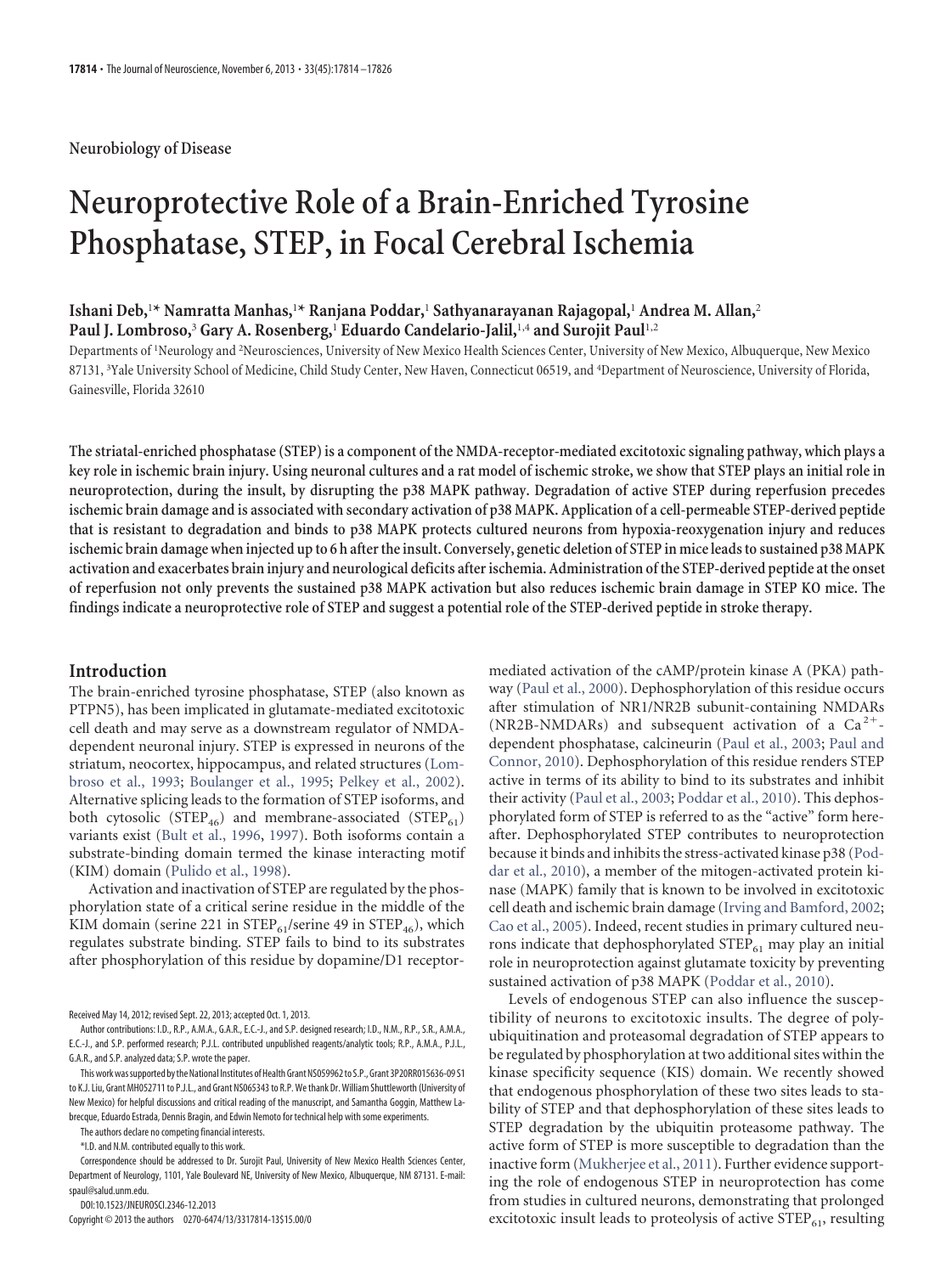in secondary activation of p38 MAPK and subsequent cell death (Poddar et al., 2010).

Based on these findings, the present study examined the temporal profile of STEP activation and subsequent degradation after cerebral ischemia and reperfusion (I/R) and evaluated the relationship with p38 MAPK activation. The study also determined the efficacy of a cell-permeable STEP-derived peptide, which is resistant to degradation and binds constitutively to its substrates, in attenuating ischemic brain injury. In addition, we determined whether genetic deletion of STEP exacerbates ischemic brain damage. The findings suggest that STEP may be a viable therapeutic target, downstream of NMDARs for intervention in diseases that involve excitotoxicity.

#### **Materials and Methods**

*Reagents.* Male Sprague Dawley (SD) and Wistar rats and pregnant female SD rats were from Harlan Laboratories. STEP knock-out mice (KO or *STEP/* ) were developed on a C57BL6 background (Venkitaramani et al., 2009) and were bred at the University of New Mexico Animal Care Facility. Antibodies used were as follows: polyclonal anti-p38, rabbit monoclonal anti-phospho-p38 (TPEYP) from Cell Signaling Technology, monoclonal anti-myc from Santa Cruz Biotechnology, and monoclonal anti-STEP (recognizes all STEP isoforms) from Novus Biologicals. All secondary antibodies were from Cell Signaling Technology. All tissue culture reagents were obtained from Invitrogen. All other reagents were from Sigma-Aldrich. Approval for animal experiments was given by the University of New Mexico, Health Sciences Center, Institutional Animal Care and Use Committee.

Construction and purification of TAT-STEP-myc peptide. STEP  $\Delta$ PTP cDNA encoding STEP $_{61}$  173–279 amino acids was subcloned into a pTrc-His-myc-TOPO expression vector (Invitrogen). To render the peptide cell-permeable, an 11 amino acid TAT peptide (trans-activator of transcription of human immunodeficiency virus) nucleotide sequence was inserted at the N-terminal of the STEP  $\Delta$ PTP cDNA (Poddar et al., 2010). A point mutation was introduced at serine 221 within the KIM domain (S221A) by site-directed mutagenesis (Pfu Turbo, Stratagene) to render the peptide constitutively active in terms of its ability to bind to its substrate. Point mutations were also introduced at threonine 231 (T231E) and serine 244 (S244E) in the KIS domain to mimic the phosphorylatable form that helps to maintain the stability of STEP (Mukherjee et al., 2011). The modified STEP  $\Delta$ PTP peptide was expressed in *Escherichia coli*, and the TAT-STEP-myc peptide was purified using BD-Talon resin (BD Biosciences).

*Cell culture.* Primary neuronal cultures were obtained from 16- to 17-d-old rat embryos as described previously (Paul et al., 2003). Briefly, the striatum and the adjoining cortex were dissected, the tissue dissociated mechanically and resuspended in DMEM/F-12 (1:1) containing 5% FCS. Cells were plated on 60 mm poly-D-lysine-coated tissue culture dishes or 2-well culture slides and grown for 12–14 d at 37°C in a humidified atmosphere (95:5% air/ $CO<sub>2</sub>$  mixture). To inhibit proliferation of non-neuronal cells, 10  $\mu$ M of cytosine D-arabinofuranoside was added to the cultures 72 h after plating.

*Oxygen glucose deprivation (OGD).* For OGD challenge, neurons were placed in an anaerobic chamber (Coy Laboratories) and incubated in balanced salt solution (116 mm NaCl, 5.4 mm KCl, 1 mm  $\text{NaH}_2\text{PO}_4$ , 1.8 mм CaCl<sub>2</sub>, 26.2 mм NaHCO<sub>3</sub>, 5 mм HEPES, 0.01 mм glycine, pH 7.4) lacking glucose and aerated with an anaerobic gas mixture (95:5%,  $\mathrm{N}_2$ :  $CO<sub>2</sub>$  mixture) to remove residual oxygen. Some cultures were treated with TAT-STEP-myc peptide (4  $\mu$ м) during the OGD insult. At specified time periods (0, 10, and 30 min) during OGD, cells were removed from the chamber and lysed for immunoblot analysis. In some experiments at the end of the insult (2 h), the OGD medium was replaced with the original medium and then incubated for an additional 4 or 24 h in a humidified atmosphere (95:5% of air/ $CO<sub>2</sub>$  mixture). Cells were then processed for either immunoblot analysis (4 h) or cell death assays (24 h).

*Induction of transient focal cerebral ischemia.* Middle cerebral artery occlusion (MCAO) was performed in both rats and mice. Rats were used for biochemical studies and to test effects of intravenous delivery of TAT-STEP-myc peptide. As rat knock-outs are not available, mice were used to test the consequences of genetic deletion of STEP on ischemic infarct size and neurological deficits.

For rat studies, animals (270 –290 g) were anesthetized by spontaneous inhalation of isoflurane (2%) in medical-grade oxygen. Rectal temperature was maintained at 37  $\pm$  1°C with an electrical heating pad both during surgery and recovery. Focal cerebral ischemia was induced by MCAO using the previously described intraluminal method (Longa et al., 1989; Candelario-Jalil et al., 2004). Briefly, the right common carotid artery (CCA) and the external carotid artery were exposed by a ventral midline neck incision and clipped. The pterygopalatine branch of the internal carotid artery was also clipped to prevent incorrect insertion of the occluding filament. Arteriotomy was performed in the CCA  $\sim$ 2 mm proximal to the bifurcation and a silicon-rubber-coated monofilament (4-0, Doccol) was inserted. The filament was advanced through the internal carotid artery to a length of 18 –19 mm from the bifurcation resulting in occlusion of the origin of the anterior cerebral, middle cerebral, and posterior communicating arteries. Depending on the experiment, the occluding filament was kept in place for 15–90 min, and animals were immediately killed, or the filament was gently retracted to allow reperfusion for various durations (3–24 h). For reperfusion, the incision was closed and animals were allowed to recover from anesthesia. TAT-STEP-myc peptide, TAT-myc, or vehicle (PBS) was delivered by a single intravenous injection through the femoral vein either 20 min before MCAO, at the onset of reperfusion or 6 h after the onset of the insult.

For studies using mice, MCAO was performed using male mice (25–27 g) by the intraluminal method as described above. A 6-0 monofilament (Doccol) was advanced from the CCA through the internal carotid artery to a length of 10-11 mm from the bifurcation to occlude the middle cerebral artery (Wetzel et al., 2008). Depending on the experiment, the occluding filament was kept in place for 10 –30 min, and animals were immediately killed, or the filament was gently retracted after 30 min to allow reperfusion for various durations (3 or 24 h). In some experiments, a single intravenous injection of TAT-STEP peptide was administered at the onset of reperfusion. Laser Doppler flowmetry was used to monitor regional cerebral blood flow immediately before, during, and after MCAO in mice.

In a subset of rat and mice, the left femoral artery was cannulated for monitoring mean arterial blood pressure using a multichannel arterial and intracranial pressure monitoring system (TSD147B, Biopac Systems) and to obtain arterial blood samples for blood gas analysis (pO<sub>2</sub>,  $\tt pCO_2$ , and  $\tt pH$  were measured using a portable clinical analyzer iSTAT, cartridge CG4-, Abbott Laboratories).

*Cerebral vasculature.* To determine whether deletion of STEP gene can cause a phenotypic change in the cerebral vasculature, wild-type (WT) and STEP knock-out (KO) male mice were anesthetized and then transcardially perfused with India ink (5%) in an equal volume of gelatin (20%) in water. The brains were then removed, postfixed in 4% paraformaldehyde for 24 h, and the cerebral vasculature was observed under a dissecting microscope.

*Behavioral studies.* Male mice were subjected to a battery of behavioral tests (locomotor, rotarod, balance beam, Y-maze, nose poke, social interaction, and swim task) to evaluate social behavior, sensory, motor, and cognitive functions.

An observer blinded to the study groups evaluated all mice. Exploratory locomotor activity was tested using an automated system (San Diego Instruments) following our previously published method (Paz et al., 2007). For the rotarod test (Allan and Harris, 1989), mice were placed on an accelerating cylinder that rotated from 0 to 50 rpm over a period of 2 min. The time and speed at which the mice fell off the cylinder were measured automatically. For the balance beam test (Crabbe et al., 2003), mice were placed on a metal beam 1.3 cm diameter and 77 cm long, suspended 2 feet above the ground, and were required to traverse the beam. They were scored on a scale of 0-6 as follows: 0, cross the beam without any slips or hesitations; 1, cross the beam with 1 or 2 slips and/or hesitation; 2, cross the beam partially with multiple slips and falls; 3, balances with steady posture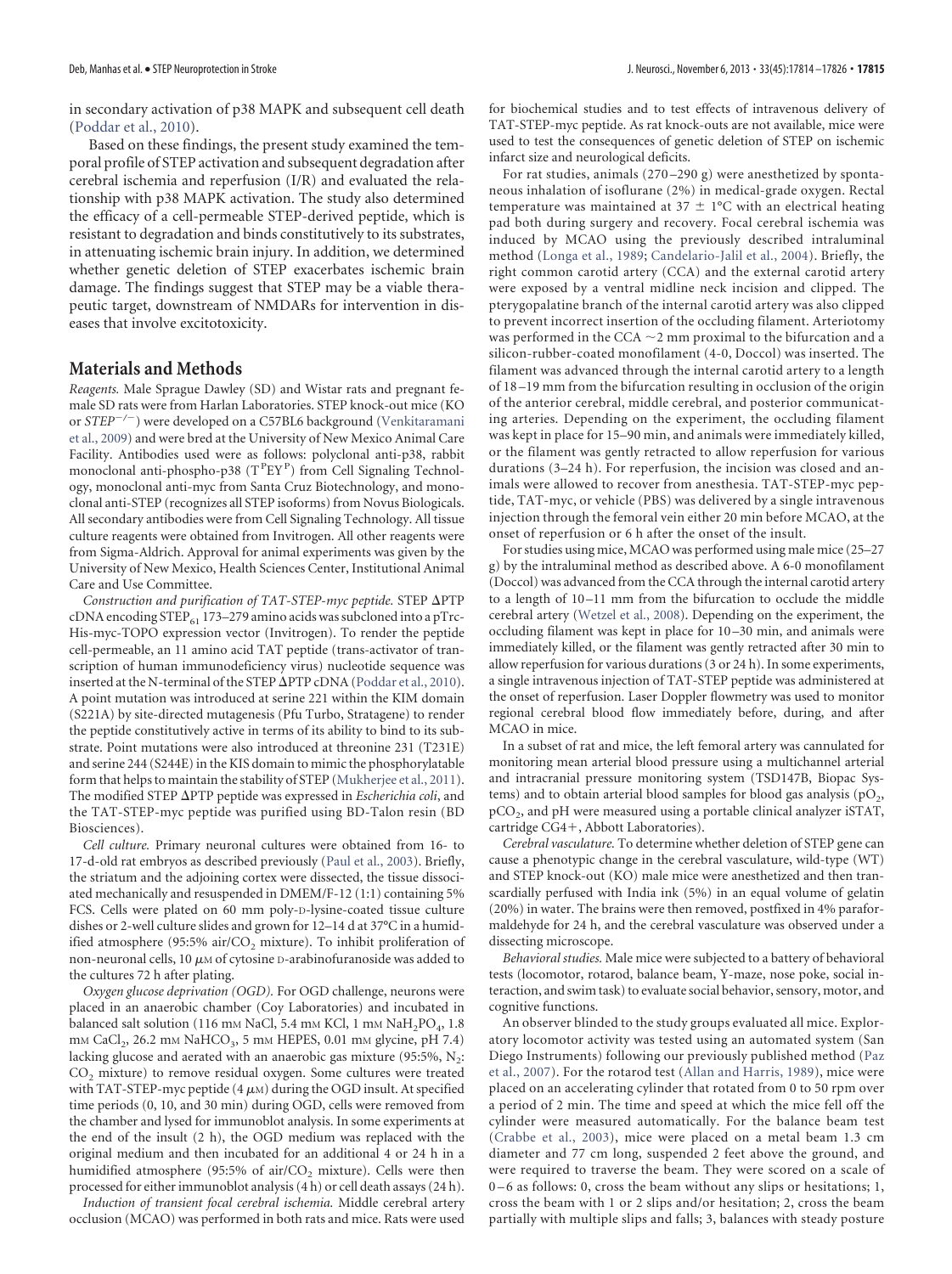

Figure 1. Activation of p38 MAPK and STEP during MCAO and reperfusion. SD ( $a-e$ ) and Wistar  $(g-j)$  rats were subjected to MCAO for (a, b, g, h) 15, 30, 60, or 90 min or (d, e, i, j) 90 min followed by reperfusion for 3, 6, or 12 h. Tissue punches from the ipsilateral striatum were analyzed by immunoblotting with (a, d, g, i) anti-phospho-p38 MAPK (top) and reprobed with anti-p38 MAPK (bottom); (b, e, h,j) anti-STEP antibody (top, STEP<sub>61</sub>; middle, STEP<sub>33</sub>) and then reprobed with anti-tubulin antibody (bottom). *c*, STEP was immunoprecipitated from striatal lysates (sham and 90 min MCAO) using anti-STEP antibody and processed for immunoblot analysis with p-ser 221 antibody (top). The blot was then reprobed with anti-STEP antibody (bottom). f, SD rats were subjected to 90 min MCAO followed by reperfusion for 6 h and then processed for immunohistochemistry with anti-phospho-p38 MAPK and NeuN antibodies and DAPI staining. Bardiagrams represent mean  $\pm$  SEM obtained from 4 animals per group.  $a$ ,\*p < 0.01, from 15 min MCAO. \*\*p  $<$  0.001, from 15 min MCAO. **b**,\*p  $<$  0.001, from phosphorylated STEP in sham.  $^{\#}$ p  $<$  0.001, from dephosphorylated form of STEP in sham. **d**,\*p  $<$  0.001, from I/R-6h. **e**,\*p  $<$  0.05, from I/R-6h.

 $($  >60 s) with multiple slips and 1 fall; 4, attempts to balance on the beam and falls off  $(>40 s)$  with multiple slips and falls but is walking on feet; 5, attempts to balance on the beam but falls off  $(>20 s)$ , multiple falls and fails to walk on the feet; and 6, falls off: no attempt to balance or hang on the beam  $(<$  20 s). Spatial working memory was evaluated by recording spontaneous alteration behavior in the Y-maze task (Hsiao et al., 1996). For the nose poke test, mice were placed for 10 min in a dimly lighted open field apparatus (opto-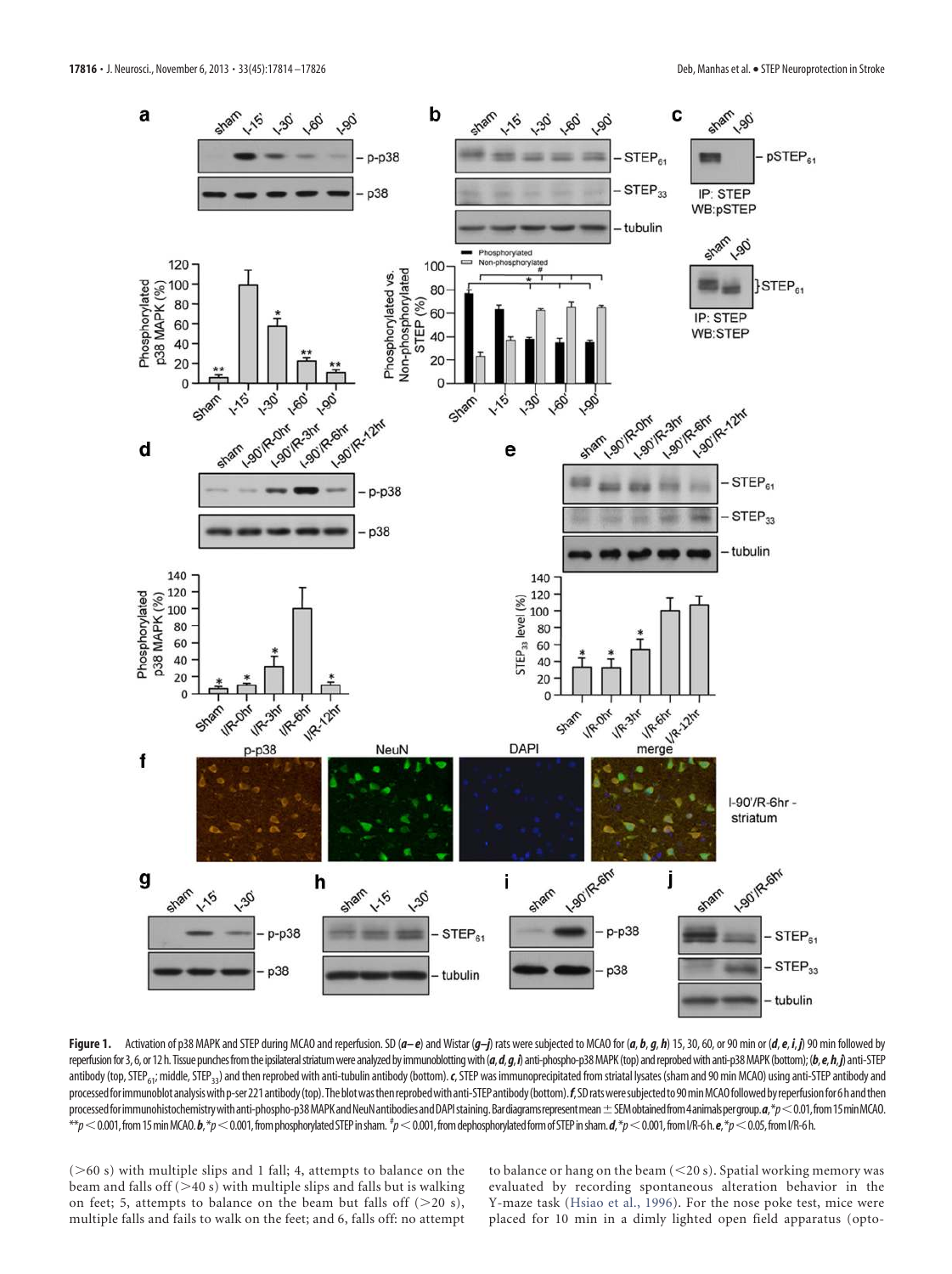

**Figure 2.** Downregulation of STEP precedes ischemic brain damage. SD rats were subjected to right MCAO for 90 min followed by reperfusion for specified time periods (3, 6, and 12 h). *a*, Immunohistochemistry of coronal sections through the striatum with anti-STEP antibody. *b*, Fluro-Jade C staining (a marker for cellular degeneration) of adjacent sections.

Varimex, Columbus Instruments) covered with a Plexiglas floor containing 28 evenly distributed 1.5-cm-diameter holes. A single Cheerio was placed beneath each hole. The mice were scored for latency to explore the first hole and the number of total holes. Social interaction testing was done as described previously (Allan et al., 2008). Briefly, mice were tested in place preference boxes consisting of two distinctly different chambers connected by an anteroom with a removable door. One chamber housed a novel mouse and the other chamber housed a brightly colored one-inch square cube in small wire cages. The testing mouse was placed in the anteroom with access to both the chambers for 10 min, and the time spent in both the chambers was recorded and expressed as a preference score time spent in proximity of the novel mouse/time spent in proximity of the object. The swim task was performed as described previously (Allan et al., 2008). Mice were placed in a 30-cm-diameter, 46-cm-tall cylinder of water (depth 26 cm, 22–25°C) and forced to swim for 3 min. Swimming, climbing, and thrashing behaviors were considered as escape-directed behaviors, whereas floating, kicking, and twitching behaviors represented immobility indicative of depression-like behaviors. All scores were expressed as the mean of three trials. Severity of neurologic deficit (Longa et al., 1989) was assessed on a 5-point scale as follows: 0, no observable deficits; 1, failure to extend left forepaw; 2, circling to the left; 3, falling to left; 4, no spontaneous walking with a depressed level of consciousness; 5, death.

*Infarct volume measurement.* The volume of ischemic brain damage was calculated as described previously (Swanson et al., 1990). For rats, 24 hours after MCAO, animals were anesthetized, brains were removed, sliced into six 2-mm-thick sections, incubated for 30 min at 37°C in 2% 2,3,5-triphenyltetrazolium chloride monohydrate (TTC) in saline, and scanned on a Umax Powerlook scanner. Twenty-four hours after MCAO, mice were perfused intracardially with ice-cold 4% paraformaldehyde in 0.01 M PBS, brains were removed, cryoprotected, coronal forebrain sections were collected at 90  $\mu$ m intervals, stained with Fluoro-Jade C, and digitized images were created using Zeiss Axiovert 200M fluorescent microscope (Applied Scientific Instruments). In each slice, the total area in the contralateral side and the noninfarcted area in the lesioned side were measured by an investigator blinded to treatment or genotype using Adobe Photoshop. The areas on each side were summed over the number of sections evaluated, and the respective volumes were calculated by multiplying each sum by 2 (thickness of each section). The percentage of infarction volume was calculated as follows: [(volume of contralateral side  $-$  noninfarcted volume of the lesioned side)/volume of contralateral side]  $\times$  100% (Swanson et al., 1990).

*Immunoblotting.* For immunoblotting studies, rats were decapitated after sham surgery and at 15, 30, 60, and 90 min after MCAO or at 3, 6, and 12 h after reperfusion. Mice were decapitated after sham surgery and at 10 and 30 min after MCAO or at 3 h after reperfusion. Striatum from the ipsilateral hemisphere was rapidly dissected on ice and stored at  $-80^{\circ}$ C until processed. Samples were briefly sonicated in Laemmli sample buffer, boiled at 100°C for 10 min, and processed for SDS-PAGE and immunoblotting (Paul et al., 2003, 2007). Quantification of  $STEP_{61}$ ,  $STEP_{33}$ , and p38 protein levels as well as p38 MAPK phosphorylation level was done by computer-assisted densitometry and ImageJ analysis. Band intensities of phosphorylated p38 were normalized to total p38 levels from the same blot. Band intensities of STEP<sub>33</sub> were normalized to total tubulin levels in the same blot. For quantification of phosphorylated and nonphosphorylated  $\text{STEP}_{61}$ , the band intensities of both the upper phosphorylated and lower nonphosphorylated STEP bands were measured and presented as a percentage of the total (Paul et al., 2003; Paul and Connor, 2010; Poddar et al., 2010).

*Immunohistochemistry, Fluoro-Jade C, and Hoechst DNA staining.* At appropriate time points after MCAO (0, 3, 12, and 24 h after reperfusion), rats or mice were rapidly anes-

thetized with isoflurane and perfused intracardially with ice-cold 4% PFA in 0.01  $\text{M}$  PBS. Brains were removed and postfixed in the same fixative solution for 4 h and cryoprotected in 15% and 30% sucrose in PBS and then frozen in Optimal Cutting Temperature compound. Immunohistochemistry with anti-STEP antibody and Fluro-Jade C staining were both performed on  $10-16 \ \mu m$  sections. For immunohistochemistry, sections were blocked with 10% normal goat serum, 3% BSA in PBS-T (PBS with 0.2% Triton X-100) for 1 h at room temperature and incubated overnight at 4°C with anti-STEP antibody (1:50). After extensive washing in PBS-T, sections were incubated with AlexaFluor-488 goat anti-mouse antibody (1:250; Invitrogen) for 1 h at room temperature. Sections were washed in PBS-T and mounted using Vectashield (Invitrogen). Corresponding sections were processed for Fluoro-Jade C staining. Briefly, sections were air-dried, dehydrated, incubated with 0.06% potassium permanganate (15 min), rinsed in water, and stained with 0.001% Fluro-Jade C (Histo-Chem) in 0.1% acetic acid for 30 min with gentle agitation on ice. Sections were rinsed in water, air-dried, and mounted using Permount mounting media. Sections were analyzed using fluorescent microscopy (Zeiss Axiovert 200M, Applied Scientific Instruments).

For assessment of nuclear damage after OGD, neuronal cultures were stained with Hoechst 33342 dye for 15 min, washed extensively with PBS, and analyzed using fluorescent microscopy. To quantitatively assess the percentage of pyknotic nuclei, a total of 1000 cells were counted for each set of experiments (Poddar et al., 2010).

*Data analysis.* Data in the text and figures are expressed as mean SEM. Statistical differences between multiple groups were assessed using one-way ANOVA followed by Bonferroni's *post hoc* comparisons test. Two-group comparisons were analyzed by the Student's*t*test. Analysis of nonparametric data (beam balance, Y-maze, and NSS test) in both rat and mice were performed using Mann–Whitney *U* test. Differences were considered statistically significant when  $p < 0.05$ .

#### **Results**

#### **Alteration of p38 MAP kinase and STEP activity after transient focal ischemia**

To determine the effect of transient ischemia on p38 MAPK and STEP phosphorylation, adult male SD rats were subjected to MCAO for varying time periods (15, 30, 60, or 90 min). Striatal punches obtained from the ipsilateral side were processed for immunoblot analysis. A rapid increase in p38 MAPK phosphorylation was observed within 15 min of the ischemic onset. p38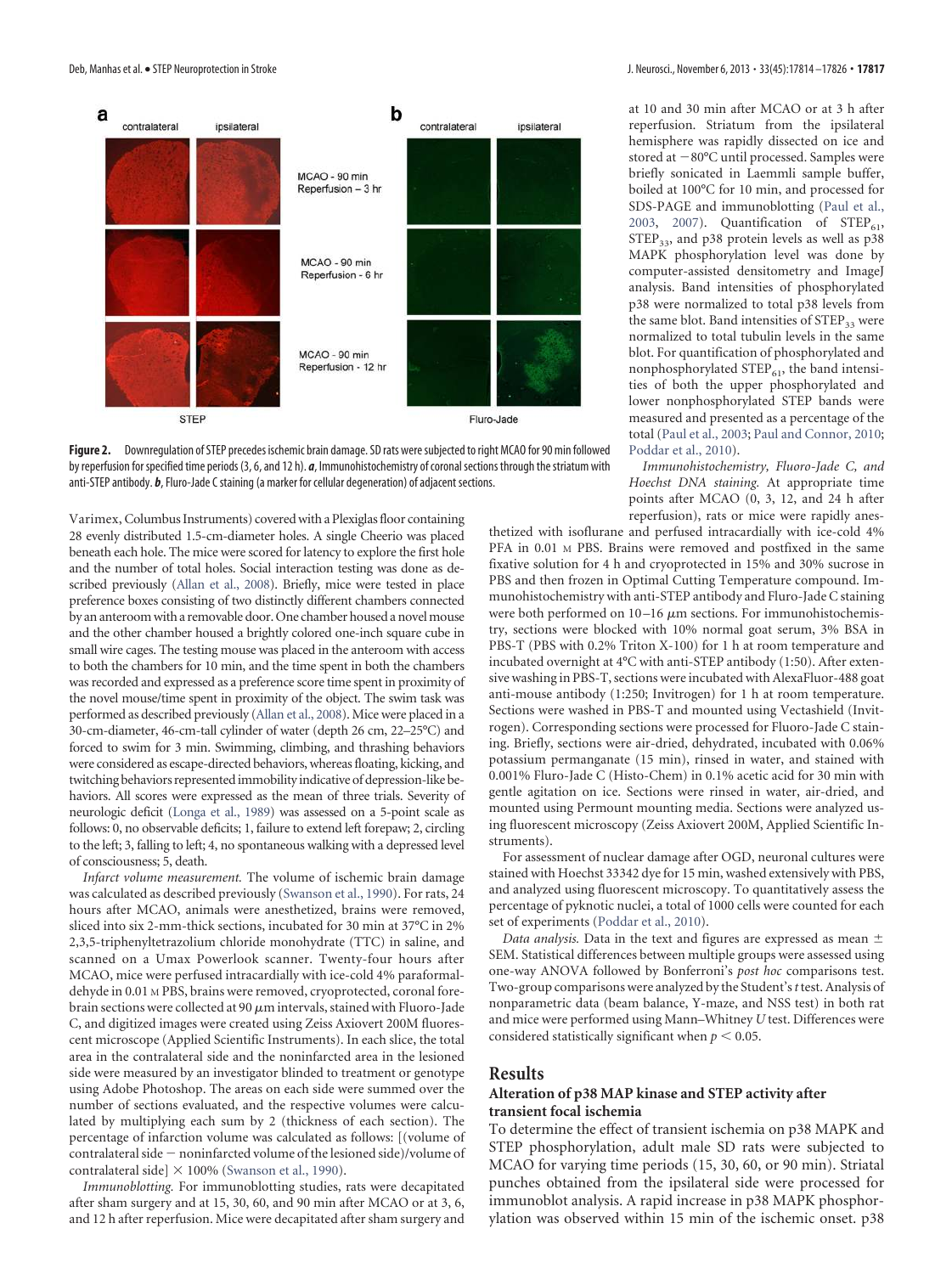

Figure 3. TAT-STEP-myc peptide blocks phosphorylation of p38 MAPK and attenuates OGD-induced neuronal cell death. Neuron cultures were exposed to (a, b) OGD for 10 and 30 min or (c, d) OGD fin 10 and 30 min or (c, d) OGD f (OGD/R-0 h) followed by reoxygenation for 4 h (OGD/R-4 h). Immunoblot analysis of cell lysates with (a, c) anti-phospho-p38 MAPK (top) and reprobed with anti-p38 MAPK (bottom), (b, d) anti-STEP antibody (top- STEP<sub>61</sub>; middle, STEP<sub>33</sub>), and then reprobed with anti-tubulin antibody (bottom). *e*, Schematic diagram of the TAT-STEP-myc peptide (TAT-STEP) indicating the positions of the three phosphorylation sites in the KIM and the KIS domains that were mutated either to alanine (S221A) or to glutamic acid (T231E and S244E).  $f$ , Neuronal cultures treated with TAT-STEP-myc peptide for the specified time periods were processed for immunocytochemical staining with anti-myc antibody and DAPI. *g*, Immunoblot analysis of neuron cultures preincubated (incub) with TAT-STEP-myc before exposure to OGD for 10 min. *h*, Immunoblot analysis of neuron cultures exposed to OGD for 10 min where TAT-STEP-myc peptide was applied at the onset of OGD (co-appl). *i*, Immunoblot analysis of neuron cultures exposed to OGD for 2 h followed by reoxygenation for 4 h, where TAT-STEP-myc peptide was applied at the onset of OGD (co-appl). *g–i*, Blots were analyzed using anti-phospho-p38 MAPK antibody (top) and then reprobed with anti-p38 (middle) or anti-myc (bottom) antibodies. *a–d*, Bar diagrams represent mean  $\pm$  SEM (*n* = 4). *a*, \*p $<$  0.001 from 10 min OGD. *b*, \*p $<$  0.01 from phosphorylated STEP at 0 min OGD. <sup>#</sup>p $<$  0.01 from dephosphorylated form of STEP at 0 min OGD.  $c$ , \*p  $\lt$  0.0001 from OGD/R-4 h. *d*, \*p  $\lt$  0.05 from OGD/R-4 h. *j*, Representative photomicrographs of neurons exposed to OGD for 2 h in the presence of TAT-STEP-myc peptide (4  $\mu$ м) showing pyknotic DNA stained with Hoechst 33342, 24 h later. Arrows indicate pyknotic nuclei. Percentage of neurons with pyknotic nuclei is represented as mean  $\pm$  SEM from 12 cultures in four separate experiments (control 15.4  $\pm$  1.1%, OGD 2 h 62.9  $\pm$  2.5%, and TAT-STEP-myc + OGD 2 h 19.1  $\pm$  1%).  $^*p$   $<$  0.001 from untreated control.  $^{\#}p$   $<$  0.001 from OGD alone.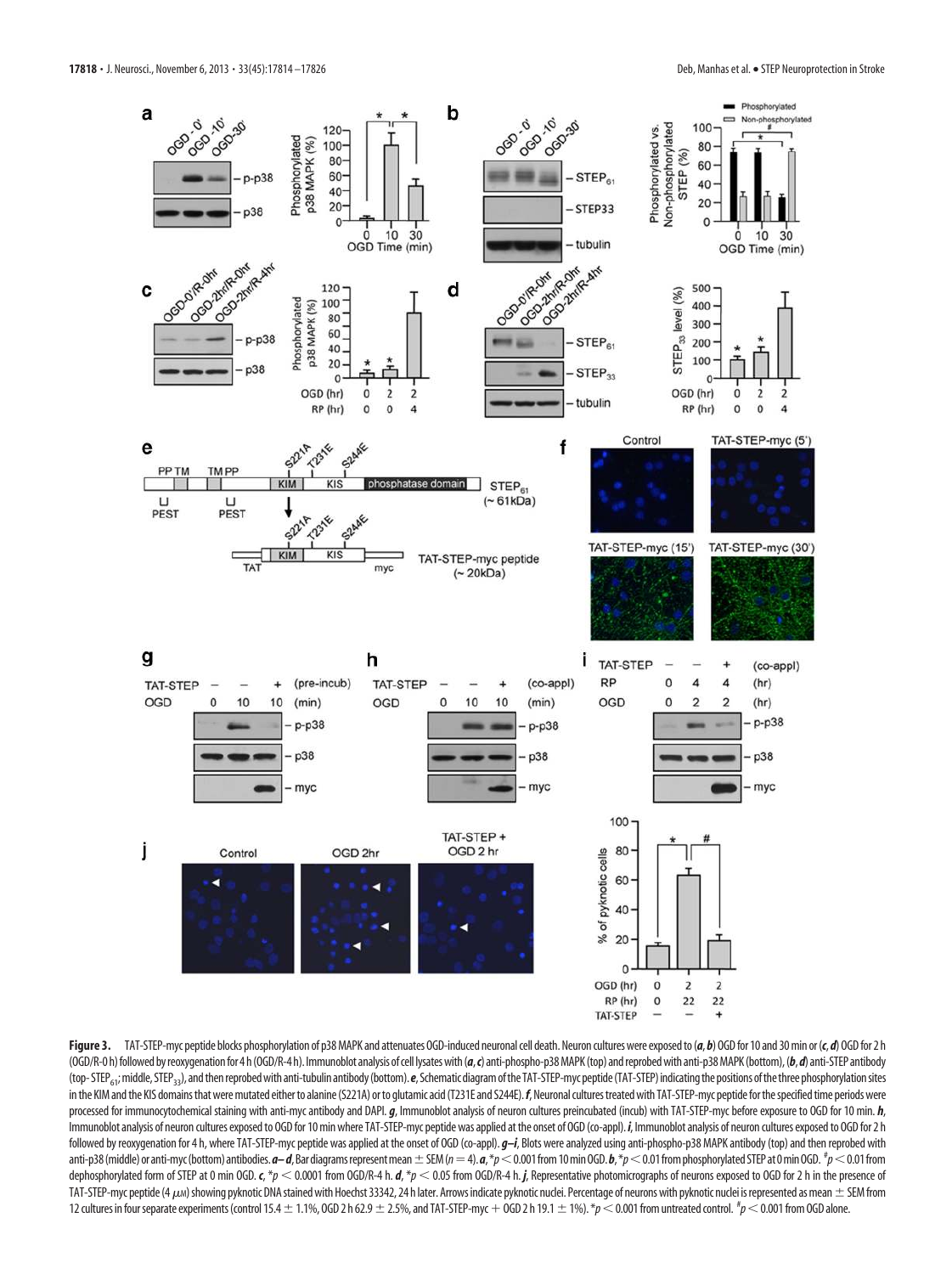

**Figure 4.** Administration of TAT-STEP peptide at the onset of insult significantly reduces ischemic brain damage. *a*, Immunohistochemical analysis with anti-myc antibody for detection of the STEP peptide in the brain after intravenous injection of vehicle or TAT-STEP-myc peptide (3 nmol/g). Representative photomicrographs, demonstrating myc-positive cells (indicated by arrows) in coronal sections through the striatum (top) and the cortex (bottom). Scale bar, 20  $\mu$ m.  $\bm{b}$ , Intravenous administration of TAT-STEP peptide followed by immunoprecipitation of the peptide from striatal and cortical lysates with anti-myc antibody. The immune complex was processed for immunoblot analysis with anti-p38 MAPK antibody (top) and then reprobed with anti-myc antibody (bottom). **c– e**, Rats were preinjected with TAT-STEP-myc ( $n = 8$ ), TAT-myc ( $n = 4$ ), or vehicle ( $n = 10$ ), before 90 min of MCAO. *c*, Representative photomicrographs of TTC-stained brain slices (2 mm) showing brain infarct 24 h after the onset of ischemia. *d*, Quantitative analysis of the total infarct volume (vehicle 30.6  $\pm$  3.5%, TAT-myc 29.1  $\pm$  4.3%, vs TAT-STEP-myc 15.4  $\pm$  3.3%). **e**, Total infarct area within each slice is represented as mean  $\pm$  SEM. \* $p < 0.05$  from vehicle-treated control.

top, lane 1). Ischemia led to a timedependent dephosphorylation of STEP, as determined both by downward shift in mobility of the STEP band (Fig. 1*b*, lanes 2–5) and lack of detection of any protein band with the phospho-specific antibody (Fig. 1*c*, top, lane 2).

Figure 1*d* shows the temporal profile of p38 MAPK phosphorylation during reperfusion, after 90 min of MCAO. An increase in phosphorylation of p38 MAPK was observed at 6 h, which returned to basal levels by 12 h after reperfusion. A time increase in degradation of active  $STEP_{61}$  was seen in the same preparations from 6 h of reperfusion, resulting in the appearance of a cleaved product of  $\sim$ 33 kDa ( $STEP_{33}$ ) (Gurd et al., 1999; Braithwaite et al., 2008) (Fig. 1*e*). Immunohistochemical staining of coronal sections through the striatum with anti-phosphop38 and NeuN antibodies confirmed that the activation of p38 MAPK at 6 h after reperfusion was neuron-specific (Fig. 1*f*). The responses shown here in SD rats were also observed in Wistar rats, suggesting that these effects are not specific to one rat strain (Fig. 1*g–j*).

This pattern of rapid but transient activation of p38 MAPK followed by its inactivation in conjunction with the activation of STEP, as well as the secondary activation of p38 MAPK associated with subsequent degradation of active STEP are similar to what we have observed earlier in cultured neurons exposed to an excitotoxic dose of glutamate (Poddar et al., 2010). Because p38 MAPK is a substrate of STEP, it raised the possibility that, after an ischemic insult, STEP plays an initial neuroprotective role by downregulating the activity of p38 MAPK.

To determine whether downregulation of active STEP precedes ischemic brain damage, Fluoro-Jade C staining and STEP immunohistochemistry were compared in rat brain sections after ischemia (90 min MCAO) and reperfusion (3, 6, and 12 h). Figure 2 shows that STEP was unilaterally and progressively downregulated in the striatum. Loss of STEP staining was evident even at the earliest time point (3 h reperfusion) and was substan-

MAPK phosphorylation progressively decreased to basal levels over the next 30 –90 min, whereas total p38 MAPK level remained unaltered (Fig. 1*a*). Analyzing the same samples with an anti-STEP antibody showed that  $\text{STEP}_{61}$  was phosphorylated in sham tissues (Fig. 1*b*, lane 1), detected by an upward shift in the mobility of the STEP band (Paul et al., 2003). Using a phosphospecific antibody that recognizes STEP only when it is phosphorylated at the PKA site in the KIM domain (Paul et al., 2003; Snyder et al., 2005; Valjent et al., 2005), we further confirmed that  $STEP_{61}$  is basally phosphorylated at this site (Fig. 1 $c$ ,

tial at 6 h of reperfusion (Fig. 2*a*, right). In contrast, no damage was visible with Fluoro-Jade C staining at early time points (3 and 6 h of reperfusion), when STEP decreases were already well established and positive Fluoro-Jade C cells were only seen beginning at 12 h (Fig. 2*b*, right).

#### **A cell-permeable TAT-STEP peptide is neuroprotective against OGD**

To examine the possible consequences of STEP downregulation on neuronal vulnerability to injury, we exposed corticostriatal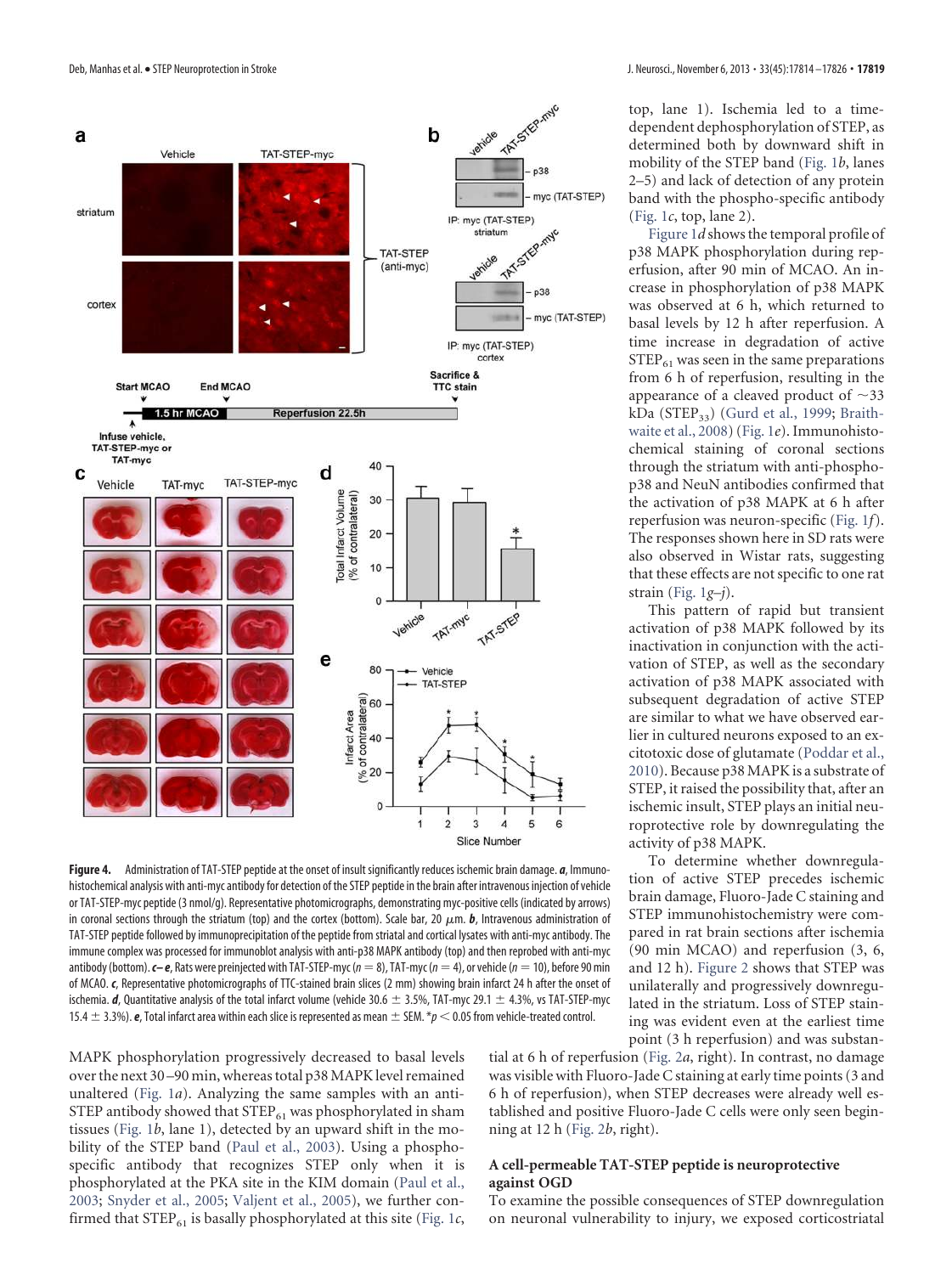#### Table 1. Comparison of physiological parameters in vehicle versus TAT-STEP-myc peptide-treated rats ( $n = 4)^a$

|               | Before MCAO    |                | During MCAO    |                | After MCAO    |                |
|---------------|----------------|----------------|----------------|----------------|---------------|----------------|
|               | Control        | TAT-STEP       | Control        | TAT-STEP       | Control       | TAT-STEP       |
| MABP (mmHq)   | $102 \pm 1.4$  | $107 \pm 1.6$  | $124 \pm 3.0$  | $106 \pm 1.4$  | $110 \pm 1.5$ | $119 \pm 1.2$  |
| $P02$ (mmHq)  | $106 \pm 4.5$  | $122 \pm 2.7$  | $96 \pm 4.5$   | $105 \pm 9$    | $95 \pm 10$   | $119 \pm 7.5$  |
| $PCO2$ (mmHg) | $36.8 \pm 1.5$ | $38.1 \pm 1.4$ | $39.1 \pm 8.1$ | $38.1 \pm 4.6$ | $37 \pm 4.9$  | $36.9 \pm 0.2$ |
| рH            | $7.4 \pm 0.1$  | $7.3 \pm 0.3$  | $7.4 \pm 0.1$  | $7.2 \pm 0.1$  | $7.4 \pm 0.2$ | 7.4 $\pm$ 0.5  |

a No significant difference was observed between any two groups (p 0.05; ANOVA, Bonferroni's multiple-comparison test). MABP, Mean arterial blood pressure.

neuronal cultures to OGD to mimic ischemic injury. OGD was performed either briefly without recovery (10 or 30 min challenge) to study acute effects, or for a longer duration (2 h) followed by recovery to assess delayed STEP degradation and MAPK activation.

Brief OGD exposure resulted in a rapid increase in phosphorylation of p38 MAPK within 10 min that decreased substantially by 30 min of the insult (Fig. 3*a*). Total p38 MAPK level remained unaltered by this treatment. The dephosphorylation of p38 MAPK was associated with dephosphorylation and subsequent activation of STEP observed at 30 min (Fig. 3*b*, lane 3), and is consistent with our findings in the *in vivo* stroke model (Fig. 1*a*,*b*). Following a more extended OGD and recovery (2 h OGD, 4 h recovery), a secondary activation of p38 MAPK was observed (Fig. 3*c*, lane 3), which coincided with proteolytic cleavage and downregulation of STEP (Fig. 3*d*, lane 3).

To directly test the hypothesis that interaction of STEP with p38 MAPK regulates neuronal injury, we generated a cellpermeable TAT-STEP-myc peptide that constitutively binds to p38 MAPK and is resistant to ubiquitin-mediated proteasomal degradation (Fig. 3*e*). Immunocytochemical studies with an anti-myc antibody demonstrated that the TAT-STEP-myc peptide was detectable in neurons within 15 min of application and peaked at 30 min (Fig. 3*f*). We next examined whether preincubation with the TAT-STEP-myc peptide or its coapplication during the OGD insult can block the phosphorylation of p38 MAPK. Preincubation of neurons with the peptide (30 min) before OGD insult blocked the phosphorylation of p38 MAPK at 10 min (Fig. 3*g*). Application of the peptide at the onset of OGD failed to block the initial phosphorylation of p38 MAPK by 10 min (Fig. 3*h*) but blocked the delayed phosphorylation of p38 MAPK at 4 h after the insult (Fig. 3*i*). Coapplication of the peptide during the OGD insult also significantly reduced neuronal cell death assessed 24 h after a 2 h OGD challenge (Fig. 3*j*). Thus, TAT-STEP-myc peptide, when applied during the OGD insult, failed to block the initial



**Figure 5.** Administration of TAT-STEP-myc peptide at the onset of reperfusion significantly reduces ischemic brain damage. *a– c*, Rats were subjected to MCAO for 90 min followed by injection of vehicle or TAT-STEP-myc (3 nmol/g). *a*, Representative photomicrographs of TTC-stained brain slices (2 mm) showing brain infarct 24 h after the onset of ischemia. Quantitative analysis of the (b) total infarct volume (vehicle 29.3  $\pm$  2.5% vs TAT-STEP-myc 14.4  $\pm$  2.7%) and (c) area of infarction within each slice is represented as mean  $\pm$  SEM ( $n=7$ ).  $^*p <$  0.05 from vehicle-treated control. **d**, Rats subjected to MCAO for 90 min were injected with vehicle (I-90'/R-6 h) or TAT-STEP-myc peptide (I-90'/R-6 h  $+$  TAT-STEPmyc) at the onset of reperfusion. Immunoblot analysis of striatal lysates obtained from the ipsilateral side, 6 h after the insult. Blots were probed with anti-phospho-p38 MAPK (top) and reprobed with anti-p38 MAPK (bottom). Bar diagram represents mean  $\pm$  SEM obtained from 4 animals. \*p  $<$  0.01 from phosphorylated p38 MAPK in vehicle (I-90'/R-6 h) treated animals.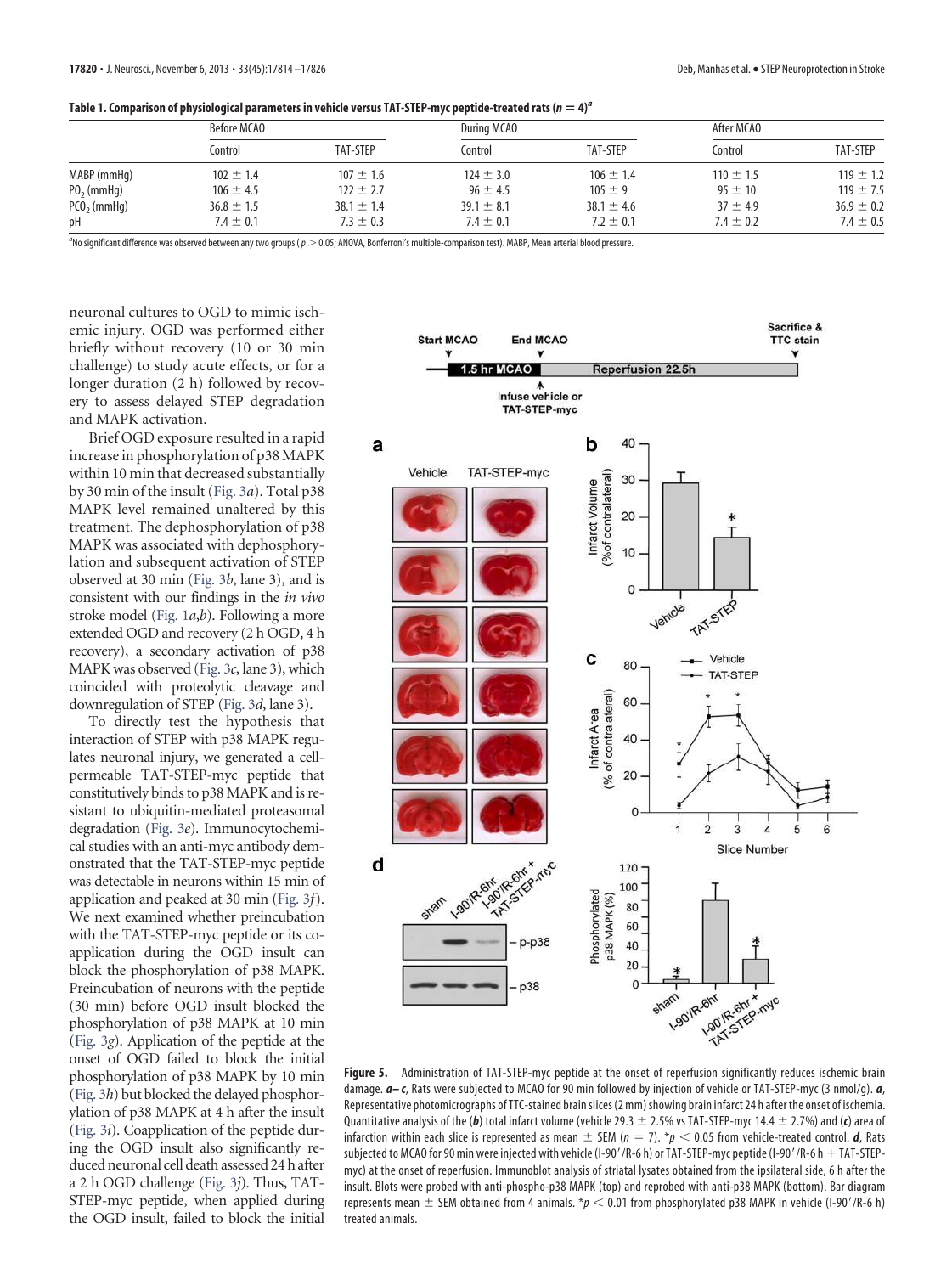

**Figure 6.** Delayed administration of TAT-STEP-myc peptide significantly reduced ischemic brain damage. Rats were subjected to 90 min MCAO, and the peptide was administered 6 h after the onset of the insult. *a*, Representative photomicrographs of TTC-stained brain slices (2 mm) showing brain infarct at 24 h after the onset of ischemia. Quantitative analysis of the (*b*) total infarct volume (vehicle 33  $\pm$  1.9% vs TAT-STEP-myc 23.6  $\pm$  2.6%) and (c) area of infarction within each slice is represented as mean  $\pm$  SEM ( $n = 10$ ).  $^{*}p < 0.05$  from vehicle-treated control.

p38 MAPK activation but significantly reduced the delayed p38 MAPK activation and neuronal injury. This is consistent with our hypothesis that neuronal injury after an ischemic insult is primarily caused by secondary activation of p38 MAPK after the downregulation of STEP.

#### **TAT-STEP peptide attenuates MCAO-induced ischemic brain damage**

We next investigated whether the TAT-STEP-myc peptide could attenuate ischemic brain injury *in vivo*. In initial experiments, we examined the feasibility of delivering the TAT-STEP-myc peptide in a noninvasive manner into the brain of intact animals. Rats were injected intravenously with either the peptide (3 nmol/g of body weight) or the vehicle (PBS). Coronal brain sections from animals injected with TAT-STEP-myc peptide showed strong fluorescence with anti-myc antibody in both the cortex and striatum within 1 h of injection of the peptide, whereas those treated with saline showed no staining, confirming the peptide uptake (Fig. 4*a*). To determine whether the TAT-STEP-myc peptide could bind to endogenous p38 MAPK *in vivo*, cortical and striatal lysates from rats injected with either the peptide or vehicle were processed for immunoprecipitation with anti-myc antibody. Immunoblotting with anti-p38 antibody showed that the peptide forms a stable complex with p38 MAPK (Fig. 4*b*).

We then examined whether pretreatment with the peptide would reduce ischemic brain damage. A single dose of the vehicle, TAT-myc (3 nmol/g) or TAT-STEP-myc peptide (3 nmol/g), was injected intravenously 20 min before MCAO. Rats were then subjected to MCAO for 90 min followed by reperfusion for 22.5 h. Figure 4*c–e* shows that pretreatment with the TAT-STEP-myc peptide significantly reduced ischemic brain damage compared with vehicle-treated controls. In contrast, treatment with TAT-myc alone had no significant effect on ischemic brain damage. Physiological parameters monitored before, during, and after MCAO in both TAT-STEP-myc-treated and vehicle-treated controls did not show significant difference between the treatment groups (Table 1).

We next evaluated whether the peptide could attenuate ischemic brain damage when applied after an ischemic insult. Rats were subjected to MCAO for 90 min followed by a single intravenous injection of vehicle or TAT-STEP-myc peptide (3 nmol/g) at the onset of reperfusion. The extent of brain damage was measured 24 h after the onset of MCAO. Similar to the pretreatment study, a significant reduction in total brain infarct size was observed in animals treated with TAT-STEP-myc compared with vehicle-treated controls (Fig.  $5a-c$ ). We then determined whether the peptide when administered after the ischemic insult could block the phosphorylation of p38 MAPK at 6 h of reperfusion. The extent of p38 MAPK

phosphorylation was analyzed by immunoblot analysis of striatal punches obtained from the ipsilateral side. Figure 5*d* shows a significant decrease in p38 MAPK phosphorylation in the TAT-STEP peptide-treated animals (lane 3) compared with the vehicle-treated controls (lane 2).

To determine whether delayed treatment with the peptide could attenuate ischemic brain damage, rats were subjected to MCAO for 90 min followed by a single intravenous injection of the vehicle or TAT-STEP-myc peptide (3 nmol/g) 6 h after the onset of MCAO. A significant reduction in total brain infarct size was observed in animals treated with TAT-STEP-myc compared with vehicle-treated controls (Fig. 6*a– c*). However, the extent of reduction in ischemic brain damage with the delayed treatment was lesser than that observed with the treatment at the onset of reperfusion (27.5% with delayed treatment at 6 h vs 51% with treatment at the onset of reperfusion).

#### **Deletion of STEP exacerbates ischemic brain damage and neurological deficits**

We next examined whether deletion of endogenous STEP would lead to an increase in ischemic brain damage. In initial studies, a series of behavioral tests showed that there were no inherent neu-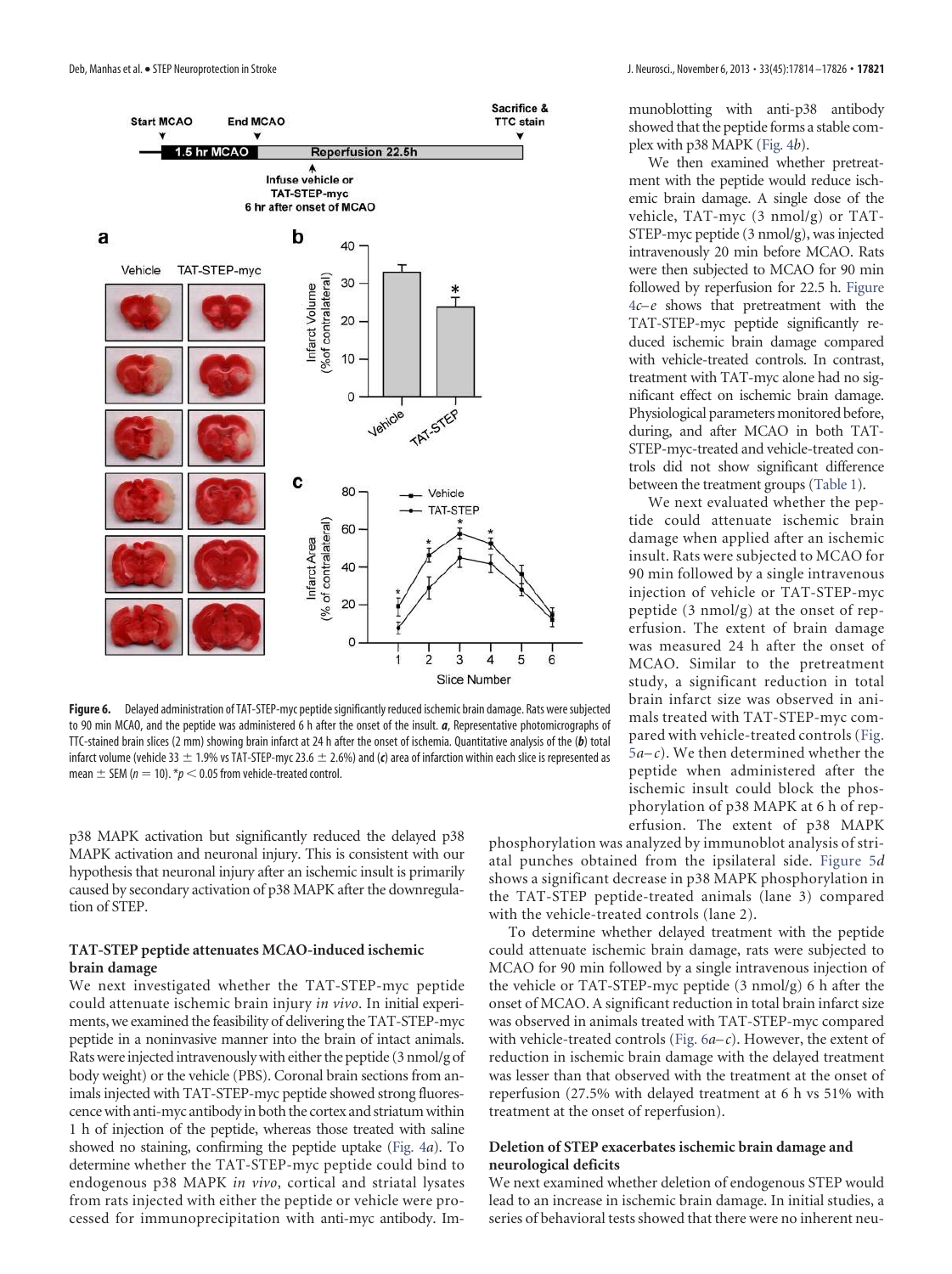rological deficits in the STEP KO mice (Fig. 7). Studies on cerebral vasculature in both WT and STEP KO mice revealed no major differences between the anatomy of the circle of Willis, anterior cerebral, middle cerebral, and posterior arteries in the two genotypes (Fig. 8*a*). WT and STEP KO mice were then subjected to mild focal ischemia induced by 30 min of MCAO followed by reperfusion for 24 h. Cerebral blood flow during MCAO was monitored by laser Doppler flowmetry, and a comparable reduction in regional blood flow was observed in both genotypes (Fig. 8*b*). Physiological parameters also remained comparable between the two genotypes (Table 2). At 24 h after reperfusion, WT mice showed minimal decline in neurological and motor function, as assessed by the modified neurological severity score, beam balance, and rotarod test. However, STEP KO mice showed a severe decline in neurological and motor function (Fig. 8*c– e*). Consistent with earlier findings, Fluoro-Jade C-labeled cells were limited to the striatum in WT mice (Zhan et al., 2009). In contrast, Fluoro-Jade C-positive cells were observed in the striatum, cortex, and hippocampus of STEP KO mice (Fig. 8*f*,*g*). Together, these observations suggest that deletion of STEP can exaggerate ischemic brain damage resulting in severe neurological deficits.

#### **TAT-STEP peptide attenuates MCAOinduced ischemic brain damage in STEP KO mice**

To evaluate the role of p38 MAPK signaling pathway in the exacerbation of ischemic brain injury in STEP KO mice, WT and STEP KO mice were subjected to MCAO for 10 or 30 min. Figure 9*a*, *b* shows that, during the insult, p38 MAPK phosphorylation increased in both WT and KO mice within 10 min of ischemia. However, p38 MAPK phosphorylation decreased to near basal levels by 30 min in

the WT mice, although it remained sustained in STEP KO mice. Figure 9*c* shows that phosphorylation of p38 MAPK remained elevated in STEP KO mice even at 3 h after reperfusion, following 30 min MCAO. In WT mice, ischemia also led to dephosphorylation of STEP by 30 min (Fig. 9*a*), and it remained dephosphorylated during reperfusion (Fig. 9*c*), as evident by downward shift in mobility of the STEP band. As expected, no STEP protein was detectable in the STEP KO mice (Fig. 9*b*, *c*, bottom). We then determined whether administration of the STEP-derived peptide at the onset of reperfusion could block the phosphorylation of p38 MAPK in STEP KO mice at 3 h of reperfusion. Figure 9*d* shows a significant reduction in p38 MAPK phosphorylation in the TAT-STEP peptide-treated STEP KO mice (lane 2) compared with vehicle-treated littermates (lane 1). We next evaluated whether the TAT-STEP



**Figure 7.** Neurobehavioral evaluation of WT and STEP KO mice. *a*, Spontaneous locomotion in the WT and STEP KO mice was assessed for 180 min. The number of photobeam breaks are represented as mean  $\pm$  SEM ( $n=$  11–18).  $p$   $>$  0.259. **b**, Forced swim task test (3 min) to assess fatigue-ability and motivation to escape. The initial length of active escape swimming ( $p>0.915$ ) and the total duration of escape ( $p > 0.275$ ) directed behaviors across the duration of the test are represented as mean  $\pm$  SEM (assessed in 11 WT and 9 KO mice).*c*, Balance and coordinated alternation of fore and hindpaw were evaluated using the rotarod. The mean  $\pm$  SEM of three rotarod performances are presented for  $n=6-8$  for each strain.  $p$   $>$  0.713. *d*, Gait and balance were evaluated using a balance beam task. Performance scores were quantified as described in Materials and Methods. A score of 1 indicated strong coordination and gait, whereas a score of 6 indicated very poor performance. Scores for three traverses across the beam are represented as mean  $\pm$  SEM (*n*  $=$  9–12). *p*  $>$  0.394 (Mann–Whitney). *e, Spontaneous alteration in a Y-maze was used* to evaluate working motor memory. Ability to spontaneously alternate in three consecutive sessions within the Y-maze is represented as mean  $\pm$  SEM ( $n=$  11 or 12).  $\rho$   $>$  0.974 (Mann–Whitney).  $\bm{f}$ , Exploratory and general anxiety was measured using a nose poke exploration task. Latency to first explore a hole ( $p>0.280$ ) and the number of holes explored ( $p>0.608$ ) in the 5 min test are represented as mean  $\pm$  SEM ( $n=$  7–11).  $\bm{g}$ , Social avoidance was assessed using a social interaction test. Time spent in the 10 min test in the side containing the novel mouse relative to time spent in the side containing a novel object is represented as mean  $\pm$  SEM ( $n = 6 - 9$ ).  $p > 0.891$ .

peptide could attenuate ischemic brain damage in STEP KO mice when administered at the onset of reperfusion. The extent of brain damage was measured at 24 h after the onset of MCAO. Representative photomicrograph (Fig. 9*e*), and the corresponding bar diagram (Fig. 9*f*) shows a significant reduction in ischemic brain damage in TAT-STEP peptide-treated STEP KO mice compared with vehicle-treated STEP KO controls.

#### **Discussion**

The present study provides the first evidence that a tyrosine phosphatase can be targeted to limit stroke injury. A role of endogenous STEP in neuroprotection is evident from activation of STEP during an ischemic insult that appears to inhibit the p38 MAPK signaling pathway. However, degradation of active STEP during reperfusion limits the efficacy of STEP and results in upregula-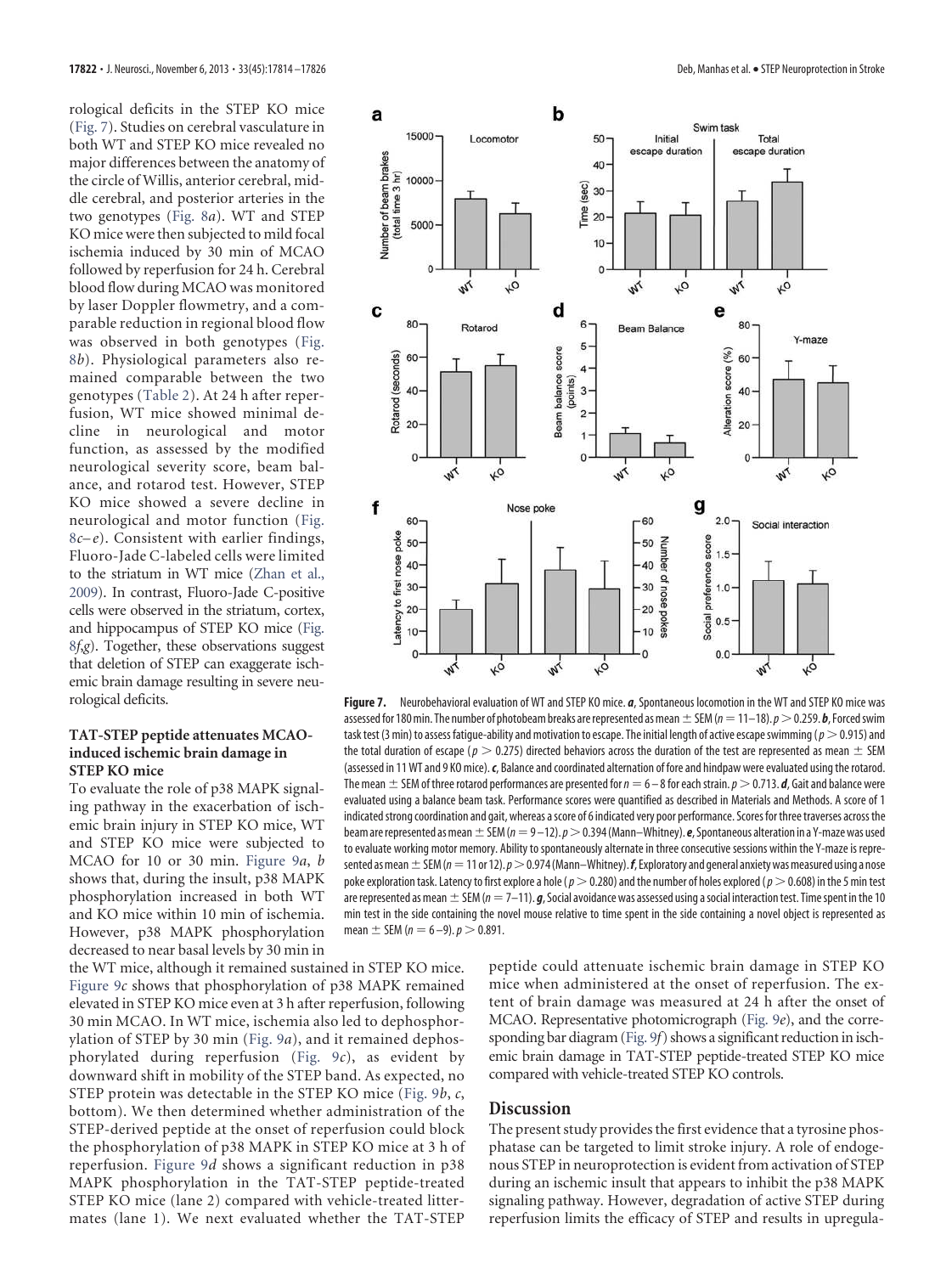

**Figure 8.** Genetic deletion of STEP exacerbates ischemic brain damage in mice. *a*, Representative photomicrographs of WT and STEP KO mice brain subjected to MCAO for 30 min and then perfused transcardially with India ink for visualization of cerebral vasculature. *b*, Quantitative analysis of changes in cerebral blood flow in WT and STEP KO mice before, during, and after 30 min of MCAO (n 4 per genotype). *c– g*, WT and KO mice were subjected to 30 min of MCAO followed by 24 h of reperfusion. *c– e*, Postischemic neurological dysfunctions tested at 24 h after MCAO are represented as mean  $\pm$  SEM ( $n=7$ ).  $\bm{c}$ , Neurological severity score (NSS) tested on a 5 point scale was observed to be 0.5  $\pm$  0.1 in WT mice compared with 2.6  $\pm$  0.6 in STEP KO mice. \*p < 0.05 (Mann–Whitney). *d*, Rotarod testing was done to measure the latency time for a mouse to fall from a rotating cylinder and was observed to be 31.25  $\pm$  7.5 s for WT mice compared with 9.8  $\pm$  5.14 s for STEP KO mice. \*p < 0.05. **e**, The ability to stay and walk on a beam was tested using the beam balance test with a score range of 1–6 and was observed to be 0.66  $\pm$  0.3 for WT mice compared with 5  $\pm$  0.77 for STEP KO mice. \*p < 0.05 (Mann–Whitney). **f**, Representative photomicrographs of coronal sections stained with Fluoro-Jade C, a marker for cellular degeneration.  $q$ , Total infarct volume was 15.03  $\pm$  2.64% for WT mice compared with 43.9  $\pm$  7.07% in STEP KO mice. \* $p < 0.003$ .  $n = 7$ .

tion of the p38 MAPK pathway. Based on these observations, we developed a novel strategy that involves a peptide mimetic that constitutively binds to p38 MAPK and is resistant to proteasomal degradation. Transduction of neurons with this peptide is sufficient to inhibit the p38 MAPK phosphorylation during recovery and prevent neuronal injury in an *in vitro* model of ischemic injury. Intravenous injection of the peptide is also able to block the secondary increase in p38 MAPK phosphorylation during reperfusion and attenuate ischemic brain damage *in vivo*. Complementary studies in mice with a targeted deletion of STEP gene show that phosphorylation of p38 MAPK remains sustained, when exposed to a mild ischemic insult. The STEP KO mice also exhibit a dramatic increase in brain injury that encompasses the striatum, cortex, and hippocampus. Restoration of the STEP signaling pathway with the STEP-derived peptide inhibits sustained p38 MAPK phosphorylation and reduces ischemic brain damage in the STEP KO mice. Together, the study demonstrates the neuroprotective role of endogenous STEP and further establishes the blood–brain barrier-permeable TAT-STEP-peptide as a promising new tool for stroke therapy.

Previous studies showed that endogenous STEP undergoes proteasomal degradation after exposure to an excitotoxic dose of glutamate (Poddar et al., 2010). It is evident from the current study that STEP is degraded *in vitro* during OGD in neurons as well as*in vivo* after an ischemic insult and reperfusion. These findings provided the basis for testing whether a brainpermeable STEP peptide could be effective in limiting stroke injury. It is important to note that the STEP peptide was effective in reducing brain damage even when administered 6 h after the onset of stroke. The efficacy of the peptide in the poststroke treatment paradigm suggests that it may have clinical implications and justifies further evaluation of the peptide in providing long-term protection when administered in the poststroke time window.

p38 MAPK is a critical mediator of neuronal injury in both acute and chronic neurological disorders (Beal, 1996; Mielke and Herdegen, 2000). Several studies have shown that p38 MAPK plays a role in glutamate-mediated excitotoxic cell death (Cao et al., 2005; Poddar et al., 2010), and selective inhibition of p38 MAPK signaling pathway provides protection against excitotoxicity (Poddar et al., 2010). A marked increase in extracellular glutamate levels has been observed in experimental models of ischemic stroke and is responsible for NMDAR-induced brain damage (Choi and Rothman, 1990; Dirnagl et al., 1999). Activation of p38 MAPK has also been observed after ischemic stroke and plays a crucial role in ischemic brain injury (Barone et al., 2001a, b; Irving and Bamford, 2002; Cao et al., 2005; Nito et al., 2008). Using affinity chromatography and cell culture stud-

ies, we have shown earlier that p38 MAPK is a substrate of STEP. Using recombinant p38 MAPK and STEP proteins, we further demonstrated that the critical serine residue within the KIM domain of STEP regulates STEP-p38 MAPK interaction. Phosphorylation of this serine residue inhibits the interaction of STEP with p38 MAPK, whereas dephosphorylation of this residue allows STEP to bind to and dephosphorylate p38 MAPK (Poddar et al., 2010). These findings formed the basis of our hypothesis that a STEP-derived peptide, where the serine residue in the KIM domain has been mutated, may bind irreversibly to p38 MAPK in the absence of the phosphatase domain and thereby act as a dominant-negative regulator of p38 MAPK phosphorylation. Consistent with this hypothesis, we further showed that the STEP-derived peptide when transduced into neurons was bound constitutively to p38 MAPK, prevented glutamate-mediated p38 MAPK phosphorylation and nuclear translocation, and greatly reduced neuronal injury (Poddar et al., 2010).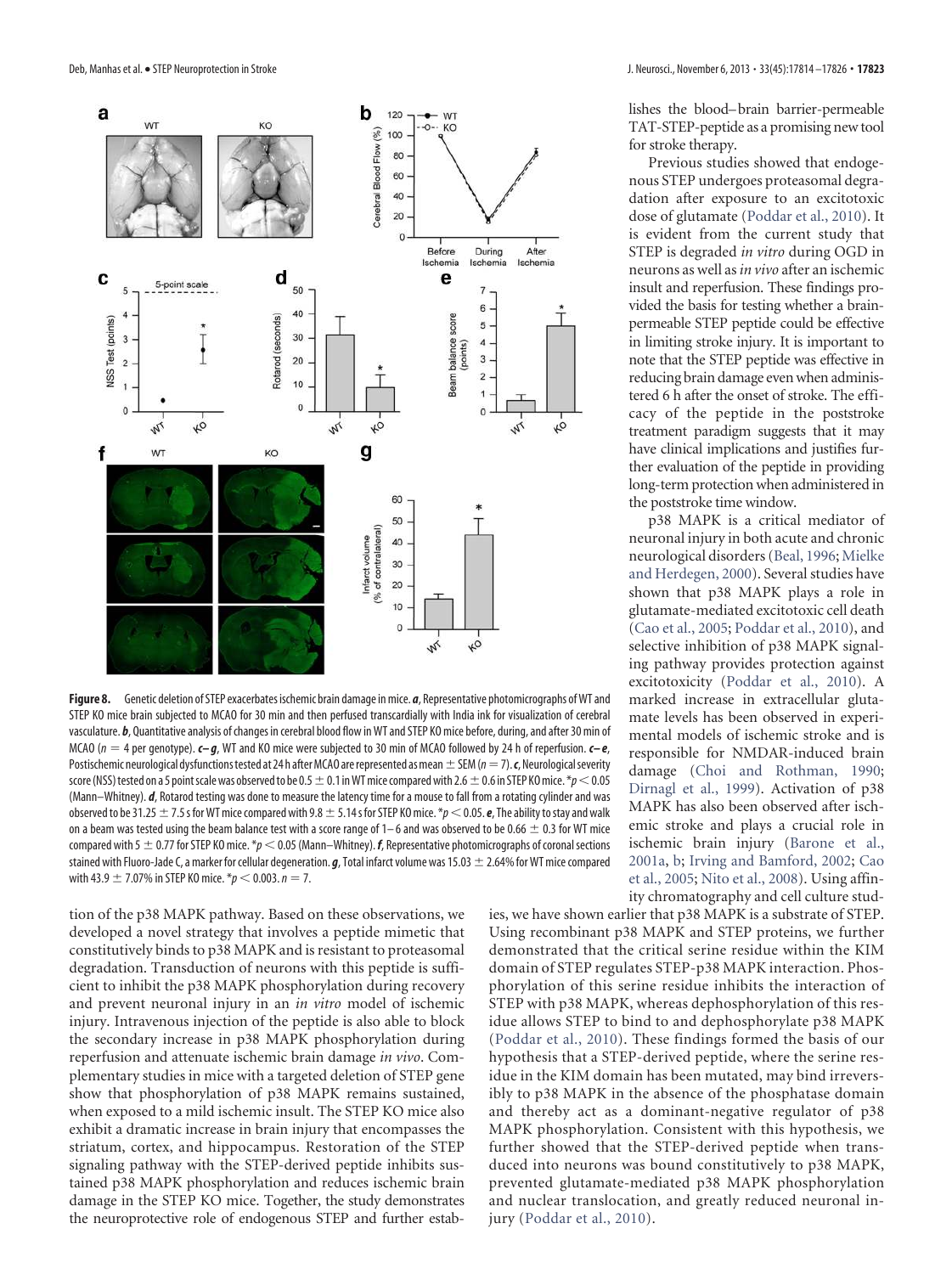|  |  | Table 2. Comparison of physiological parameters in WT versus STEP KO mice ( $n = 4$ ) <sup>a</sup> |  |
|--|--|----------------------------------------------------------------------------------------------------|--|
|  |  |                                                                                                    |  |

|               | Before MCAO    |                | During MCAO    |                | After MCAO     |                |
|---------------|----------------|----------------|----------------|----------------|----------------|----------------|
|               | WT             | KO             | WT             |                | WT             | КO             |
| MABP (mmHg)   | $96 \pm 5.7$   | $94 \pm 6.7$   | $107 \pm 6.9$  | $94 \pm 15$    | $106 \pm 13$   | $84 \pm 3.4$   |
| $P02$ (mmHg)  | $116 \pm 7$    | $107 \pm 12$   | $121 \pm 10$   | $110 \pm 14$   | $110 \pm 6$    | $114 \pm 10$   |
| $PCO2$ (mmHg) | $44.3 \pm 2.6$ | $36.4 \pm 3.4$ | $35.6 \pm 4.9$ | $33.3 \pm 2.2$ | $36.2 \pm 1.3$ | $34.7 \pm 3.5$ |
| pH            | $7.3 \pm 0.08$ | $7.4 \pm 0.03$ | $7.3 \pm 0.01$ | $7.2 \pm 0.05$ | $7.2 \pm 0.1$  | $7.3 \pm 0.3$  |

a No significant difference was observed between any two groups (p 0.05; ANOVA, Bonferroni's multiple-comparison test). MABP, Mean arterial blood pressure.

The present study confirms the neuroprotective efficacy of this peptide through the disruption of the p38 MAPK signaling pathway in a cell culture model of hypoxia-reoxygenation injury. The findings also demonstrate the ability of the peptide to cross the blood– brain barrier, remain resistant to proteasomal degradation, and bind to p38 MAPK in brain tissue. This unique function of the peptide allowed us to use it as a novel tool for validating the neuroprotective role of STEP through regulation of p38 MAPK, in ischemic brain injury. Restoring STEP signaling with intravenous administration of the peptide prevents the secondary increase in phosphorylation of p38 MAPK that enhances neuronal survival and reduces ischemic brain damage.

The sustained phosphorylation of p38 MAPK and the dramatic increase in ischemic brain damage in the STEP KO mice suggest that knocking out STEP cannot be fully compensated by upregulation of other tyrosine phosphatases in the brain. Earlier studies have shown that extracellular regulated kinase 1 and 2 (ERK1/2) activity is significantly elevated in the STEP KO brain and provides additional support for the lack of any compensatory mechanisms in these mice (Venkitaramani et al., 2009). It has also been reported that deletion of the STEP gene does not generate a lethal phenotype, and these mice appear to have normal neuroanatomy with no gross changes in brain morphology compared with their wild-type littermates (Venkitaramani et al., 2009). Consistent with these findings, we have not observed any apparent neurological differences between the WT and STEP KO mice. However, the susceptibility of these mice to increased brain damage and severe neurological deficits after a mild ischemia confirms the neuroprotective role of endogenous STEP and also establishes it as a key regulator of the progression of the injury process. The ability of the STEP-derived peptide to prevent the sustained increase in p38 MAPK phosphorylation as well as re-



**Figure 9.** Administration of TAT-STEP peptide at the onset of reperfusion reduces p38 MAPK phosphorylation and ischemic brain damage in STEP KO mice. *a*, Immunoblot analysis of striatal lysates from the ipsilateral side of WT mice, after 10 or 30 min MCAO (n 3/group). *b*, Immunoblot analysis of striatal lysates from the ipsilateral side of STEP KO mice, after 10 or 30 min MCAO (n 3/group).*c*, Immunoblot analysis of striatal lysates from the ipsilateral side of WT mice and STEP KO mice, after 30 min MCAO and 3 h reperfusion ( $n=$ 3/group). *d*, Immunoblot analysis of striatal lysates from the ipsilateral side of STEP KO mice subjected to 30 min MCAO followed by administration of TAT-STEP-myc peptide (3 nmol/g) and reperfusion for 3 h ( $n = 3$ /group).  $a - d$ , Blots were probed with anti-phosphop38 MAPK (top) and reprobed with anti-p38 MAPK (bottom) or anti-STEP antibody (bottom).*e*, STEP KO mice were subjected to 30 min MCAO,andthepeptidewasadministeredat theonset of reperfusion.Representative photomicrographsof coronal brainsections,24 h after the onset of ischemia, stained with Fluoro-Jade C.*f*, Total infarct volume was 43.9  $\pm$  7.07% for STEP KO mice compared with 19.3  $\pm$  2.87% in STEP KO mice.  $\sqrt[e]{p}$   $<$  0.05.  $n = 5$ .

ducing ischemic brain damage further substantiates the neuroprotective role of STEP through its regulation of the p38 MAPK signaling pathway.

Although the focus of the present study is on the p38 MAPK pathway, previous studies have identified additional substrates of STEP that include ERK 1/2 and the nonreceptor tyrosine kinases Pyk2 and Fyn (Nguyen et al., 2002; Paul et al., 2003, 2007; Xu et al.,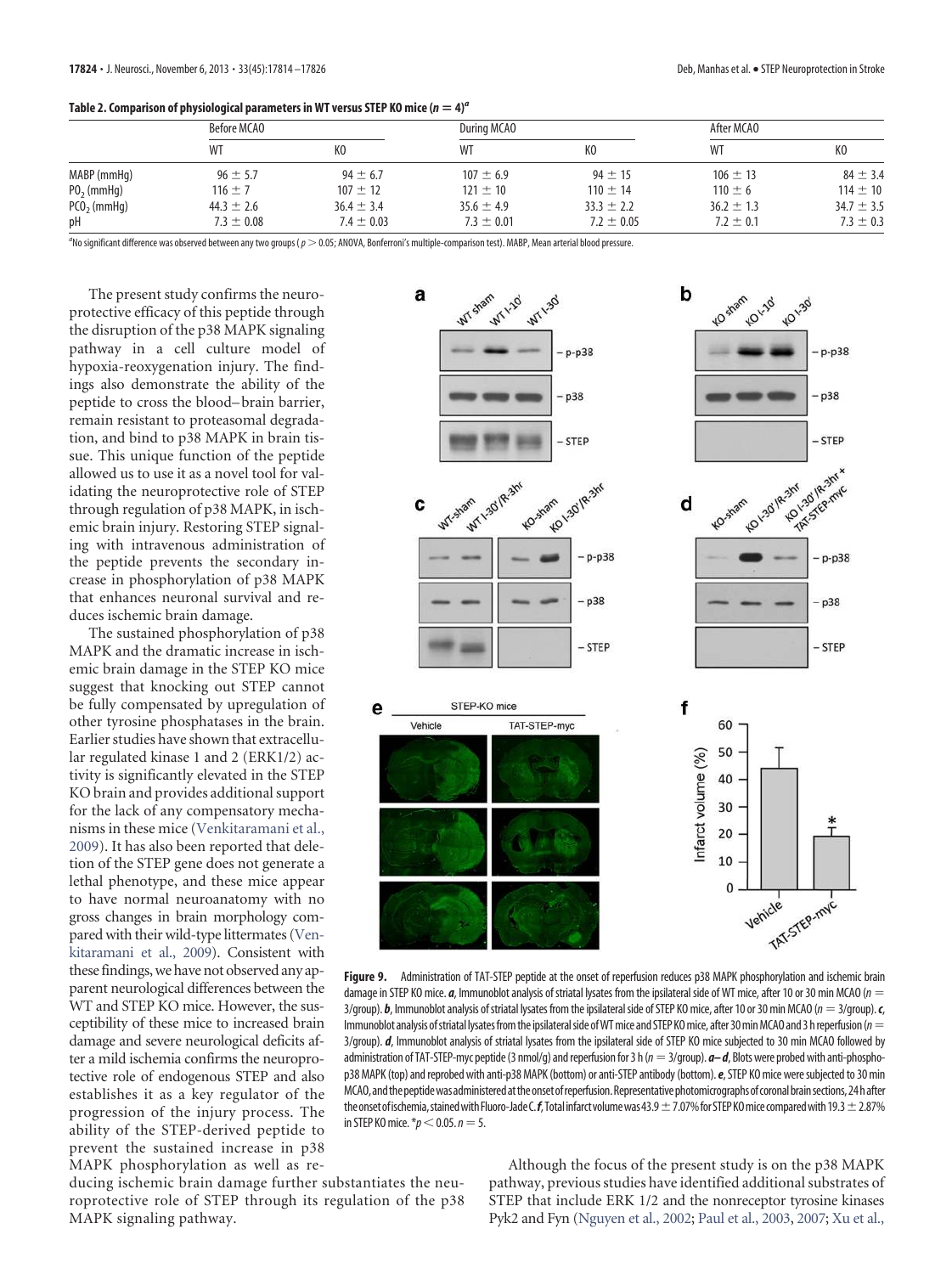2012). Although the consequences of ERK MAPK activation after cerebral ischemia are still unclear (Alessandrini et al., 1999; Park et al., 2004; Jover-Mengual et al., 2007), several studies have implicated a role of Pyk2 and Fyn in ischemic brain damage (Tian et al., 2000; Paul et al., 2001; Hou et al., 2007). However, the binding of STEP with Pyk2 and Fyn involves multiple domains in STEP (Nguyen et al., 2002; Xu et al., 2012), suggesting that they may not be relevant targets of the STEP-derived peptide that lacks most of these domains. To further our understanding of additional pathways that may be regulated by the STEP peptide, future studies will focus on identification of other pathways that are upregulated in the STEPdeficient mice after an ischemic insult and evaluate the precise contribution of the STEP peptide in regulating them.

In conclusion, it appears that an ischemic insult not only triggers a multitude of cytotoxic pathways in the brain, but also triggers some endogenous protective responses capable of limiting injury. Here we identify STEP as one such protein that is activated after an excitotoxic/ischemic insult and may act to provide initial neuroprotection against neuronal vulnerability to injury. However, prolonged insults may lead to loss of endogenous STEP and its neuroprotective efforts, resulting in secondary activation of the cytotoxic pathways. Accordingly, delayed administration of the TAT-STEP peptide, even 6 h after the ischemic insult, attenuates the progression of brain damage and might provide a promising new tool for treatment of stroke.

#### **References**

- Alessandrini A, Namura S, Moskowitz MA, Bonventre JV (1999) MEK1 protein kinase inhibition protects against damage resulting from focal cerebral ischemia. Proc Natl Acad Sci U S A 96:12866 –12869. CrossRef Medline
- Allan AM, Harris RA (1989) A new alcohol antagonist: phaclofen. Life Sci 45:1771–1779. CrossRef Medline
- Allan AM, Liang X, Luo Y, Pak C, Li X, Szulwach KE, Chen D, Jin P, Zhao X (2008) The loss of methyl-CpG binding protein 1 leads to autism-like behavioral deficits. Hum Mol Genet 17:2047–2057. CrossRef Medline
- Barone FC, Irving EA, Ray AM, Lee JC, Kassis S, Kumar S, Badger AM, Legos JJ, Erhardt JA, Ohlstein EH, Hunter AJ, Harrison DC, Philpott K, Smith BR, Adams JL, Parsons AA (2001a) Inhibition of p38 mitogen-activated protein kinase provides neuroprotection in cerebral focal ischemia. Med Res Rev 21:129 –145. CrossRef Medline
- Barone FC, Irving EA, Ray AM, Lee JC, Kassis S, Kumar S, Badger AM, White RF, McVey MJ, Legos JJ, Erhardt JA, Nelson AH, Ohlstein EH, Hunter AJ, Ward K, Smith BR, Adams JL, Parsons AA (2001b) SB 239063, a secondgeneration p38 mitogen-activated protein kinase inhibitor, reduces brain injury and neurological deficits in cerebral focal ischemia. J Pharmacol Exp Ther 296:312–321. Medline
- Beal MF (1996) Mitochondria, free radicals, and neurodegeneration. Curr Opin Neurobiol 6:661– 666. CrossRef Medline
- Boulanger LM, Lombroso PJ, Raghunathan A, During MJ, Wahle P, Naegele JR (1995) Cellular and molecular characterization of a brain-enriched protein tyrosine phosphatase. J Neurosci 15:1532–1544. Medline
- Braithwaite SP, Xu J, Leung J, Urfer R, Nikolich K, Oksenberg D, Lombroso PJ, Shamloo M (2008) Expression and function of striatal enriched protein tyrosine phosphatase is profoundly altered in cerebral ischemia. Eur J Neurosci 27:2444 –2452. CrossRef Medline
- Bult A, Zhao F, Dirkx R Jr, Sharma E, Lukacsi E, Solimena M, Naegele JR, Lombroso PJ (1996) STEP61: a member of a family of brain-enriched PTPs is localized to the endoplasmic reticulum. J Neurosci 16:7821–7831. Medline
- Bult A, Zhao F, Dirkx R Jr, Raghunathan A, Solimena M, Lombroso PJ (1997) STEP: a family of brain-enriched PTPs. Alternative splicing produces transmembrane, cytosolic and truncated isoforms. Eur J Cell Biol 72:337–344. Medline
- Candelario-Jalil E, González-FalcónA, García-CabreraM, Léon OS, Fiebich BL (2004) Wide therapeutic time window for nimesulide neuroprotection in a model of transient focal cerebral ischemia in the rat. Brain Res 1007:98 –108. CrossRef Medline
- Cao J, Viholainen JI, Dart C, Warwick HK, Leyland ML, Courtney MJ (2005)

The PSD95-nNOS interface: a target for inhibition of excitotoxic p38 stress-activated protein kinase activation and cell death. J Cell Biol 168: 117–126. CrossRef Medline

- Choi DW, Rothman SM (1990) The role of glutamate neurotoxicity in hypoxic-ischemic neuronal death. Annu Rev Neurosci 13:171–182. CrossRef Medline
- Crabbe JC, Metten P, Yu CH, Schlumbohm JP, Cameron AJ, Wahlsten D (2003) Genotypic differences in ethanol sensitivity in two tests of motor incoordination. J Appl Physiol 95:1338 –1351. CrossRef Medline
- Dirnagl U, Iadecola C, Moskowitz MA (1999) Pathobiology of ischaemic stroke: an integrated view. Trends Neurosci 22:391–397. CrossRef Medline
- Gurd JW, Bissoon N, Nguyen TH, Lombroso PJ, Rider CC, Beesley PW, Vannucci SJ (1999) Hypoxia-ischemia in perinatal rat brain induces the formation of a low molecular weight isoform of striatal enriched tyrosine phosphatase (STEP). J Neurochem 73:1990 –1994. CrossRef Medline
- Hou XY, Liu Y, Zhang GY (2007) PP2, a potent inhibitor of Src family kinases, protects against hippocampal CA1 pyramidal cell death after transient global brain ischemia. Neurosci Lett 420:235–239. CrossRef Medline
- Hsiao K, Chapman P, Nilsen S, Eckman C, Harigaya Y, Younkin S, Yang F, Cole G (1996) Correlative memory deficits, Abeta elevation, and amyloid plaques in transgenic mice. Science 274:99 –102. CrossRef Medline
- Irving EA, Bamford M (2002) Role of mitogen- and stress-activated kinases in ischemic injury. J Cereb Blood Flow Metab 22:631-647. CrossRef Medline
- Jover-Mengual T, Zukin RS, Etgen AM (2007) MAPK signaling is critical to estradiol protection of CA1 neurons in global ischemia. Endocrinology 148:1131–1143. CrossRef Medline
- Lombroso PJ, Naegele JR, Sharma E, Lerner M (1993) A protein tyrosine phosphatase expressed within dopaminoceptive neurons of the basal ganglia and related structures. J Neurosci 13:3064 –3074. Medline
- Longa EZ, Weinstein PR, Carlson S, Cummins R (1989) Reversible middle cerebral artery occlusion without craniectomy in rats. Stroke 20:84 –91. CrossRef Medline
- Mielke K, Herdegen T (2000) JNK and p38 stress kinases: degenerative effectors of signal-transduction-cascades in the nervous system. Prog Neurobiol 61:45– 60. CrossRef Medline
- Mukherjee S, Poddar R, Deb I, Paul S (2011) Dephosphorylation of specific sites in the kinase-specificity sequence domain leads to ubiquitinmediated degradation of the tyrosine phosphatase STEP. Biochem J 440: 115–125. CrossRef Medline
- Nguyen TH, Liu J, Lombroso PJ (2002) Striatal enriched phosphatase 61 dephosphorylates Fyn at phosphotyrosine 420. J Biol Chem 277:24274 – 24279. CrossRef Medline
- Nito C, Kamada H, Endo H, Niizuma K, Myer DJ, Chan PH (2008) Role of the p38 mitogen-activated protein kinase/cytosolic phospholipase A2 signaling pathway in blood– brain barrier disruption after focal cerebral ischemia and reperfusion. J Cereb Blood Flow Metab 28:1686 –1696. CrossRef Medline
- Park EM, Joh TH, Volpe BT, Chu CK, Song G, Cho S (2004) A neuroprotective role of extracellular signal-regulated kinase in N-acetyl-Omethyldopamine-treated hippocampal neurons after exposure to in vitro and in vivo ischemia. Neuroscience 123:147–154. CrossRef Medline
- Paul R, Zhang ZG, Eliceiri BP, Jiang Q, Boccia AD, Zhang RL, Chopp M, Cheresh DA (2001) Src deficiency or blockade of Src activity in mice provides cerebral protection following stroke. Nat Med 7:222–227. CrossRef Medline
- Paul S, Connor JA (2010) NR2B-NMDA receptor-mediated increases in intracellular Ca <sup>2</sup>- concentration regulate the tyrosine phosphatase, STEP, and ERK MAP kinase signaling. J Neurochem 114:1107–1118. CrossRef Medline
- Paul S, Snyder GL, Yokakura H, Picciotto MR, Nairn AC, Lombroso PJ (2000) The dopamine/D1 receptor mediates the phosphorylation and inactivation of the protein tyrosine phosphatase STEP via a PKAdependent pathway. J Neurosci 20:5630 –5638. Medline
- Paul S, Nairn AC, Wang P, Lombroso PJ (2003) NMDA-mediated activation of the tyrosine phosphatase STEP regulates the duration of ERK signaling. Nat Neurosci 6:34 – 42. CrossRef Medline
- Paul S, Olausson P, Venkitaramani DV, Ruchkina I, Moran TD, Tronson N, Mills E, Hakim S, Salter MW, Taylor JR, Lombroso PJ (2007) The striatal-enriched protein tyrosine phosphatase gates long-term potentia-